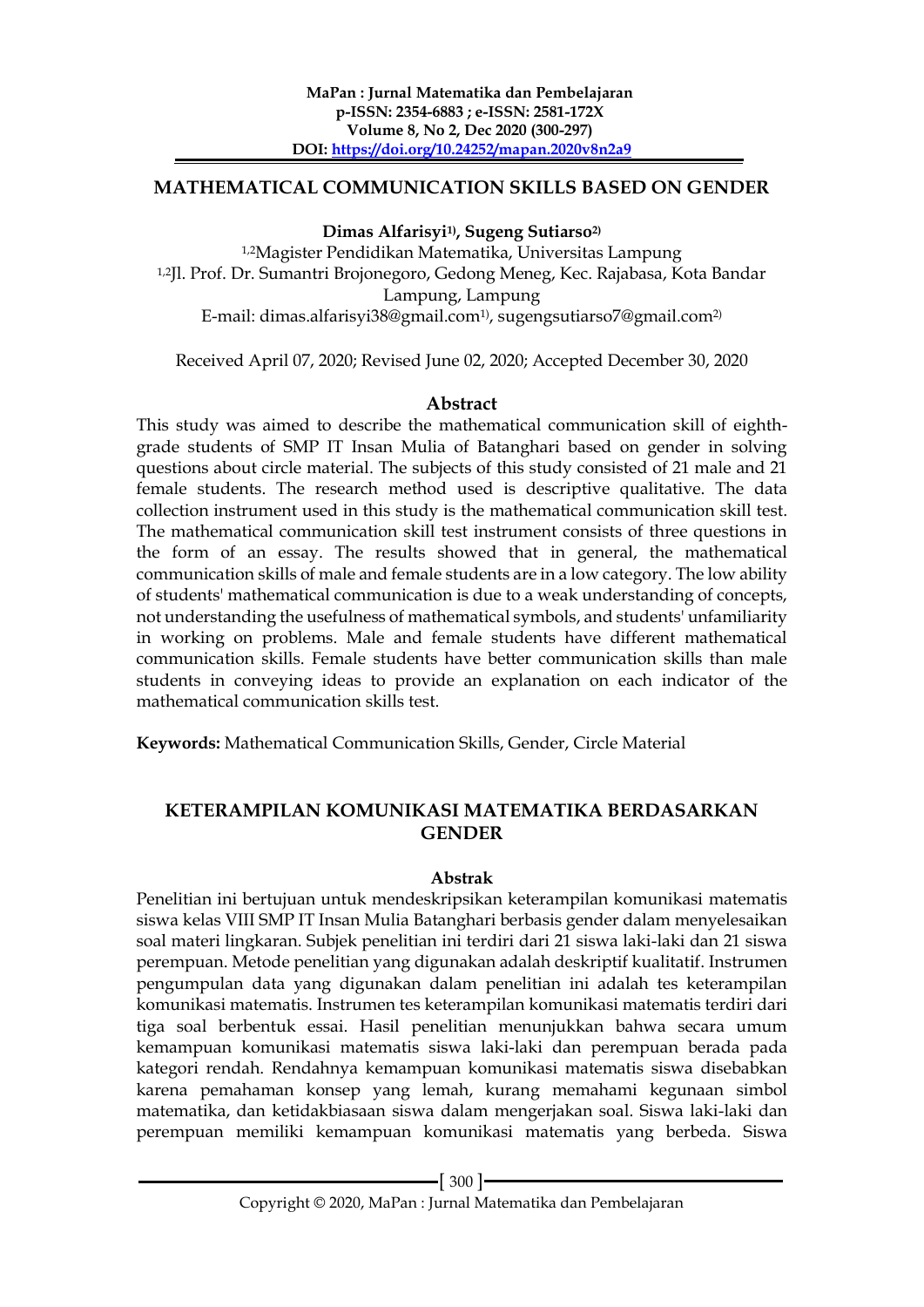perempuan memiliki kemampuan komunikasi yang lebih baik daripada siswa laki-laki dalam menyampaikan ide dengan memberikan penjelasan pada setiap indikator tes keterampilan komunikasi matematis.

**Kata Kunci**: Keterampilan Komunikasi Matematis, Gender, Materi Lingkaran

*How to Cite*: Alfarisyi, D. & Sutiarso, S. (2020). Mathematical Communication Skills Based on Gender. *MaPan : Jurnal Matematika dan Pembelajaran*, *8*(2), 300-314. https://doi.org/10.24252/mapan.2020v8n2a9.

### **INTRODUCTION**

athematics is a basic science that must be introduced early to be mastered by students. This is one of the important lessons that must be introduced in both formal and non-formal education (Murtafiah, 2016: 293; Rizta & Antari, 2018: 293). One of the objectives of introducing mathematics is students will be able to solve problems by using symbols or language in mathematics. This is following the opinion of Pratiwi (2015: 132) who stated that mathematical language can be used to explore and consolidate to make development in solving problems. It shows that mathematics is an important lesson for students to master because there are mathematical symbols that can represent a problem so that it is easy to solve. M

The ability to represent a problem by using the mathematical symbol is one part of mathematical communication skills. Lestari and Yudhanegara (2015: 83) stated that the ability of mathematical communication is the ability to convey, understand, and accept an idea both verbally or written carefully, analytically, critically, and evaluatively. Mathematical communication skills can be seen from several indicators and aspects. Baroody (1993: 107) explained mathematical communication skills have 5 aspects namely representing, listening, reading, discussing, and writing. Representing is the ability of students to use mathematical symbols or language to solve a problem. Listening is the ability of students to receive ideas carefully from the teacher or other students. So that it will train someone to have a critical and careful attitude in giving opinions. Reading is the ability to understand the contents of a question well. Discussing is the ability of students to express their opinions directly from a problem well. Writing is the students' ability to convey their ideas in written form. NCTM (1989: 64) stated that the indicators of students' mathematical communication skills are the ability of students to convey their ideas and draw them in writing, the ability of students to understand, interpret, and examine a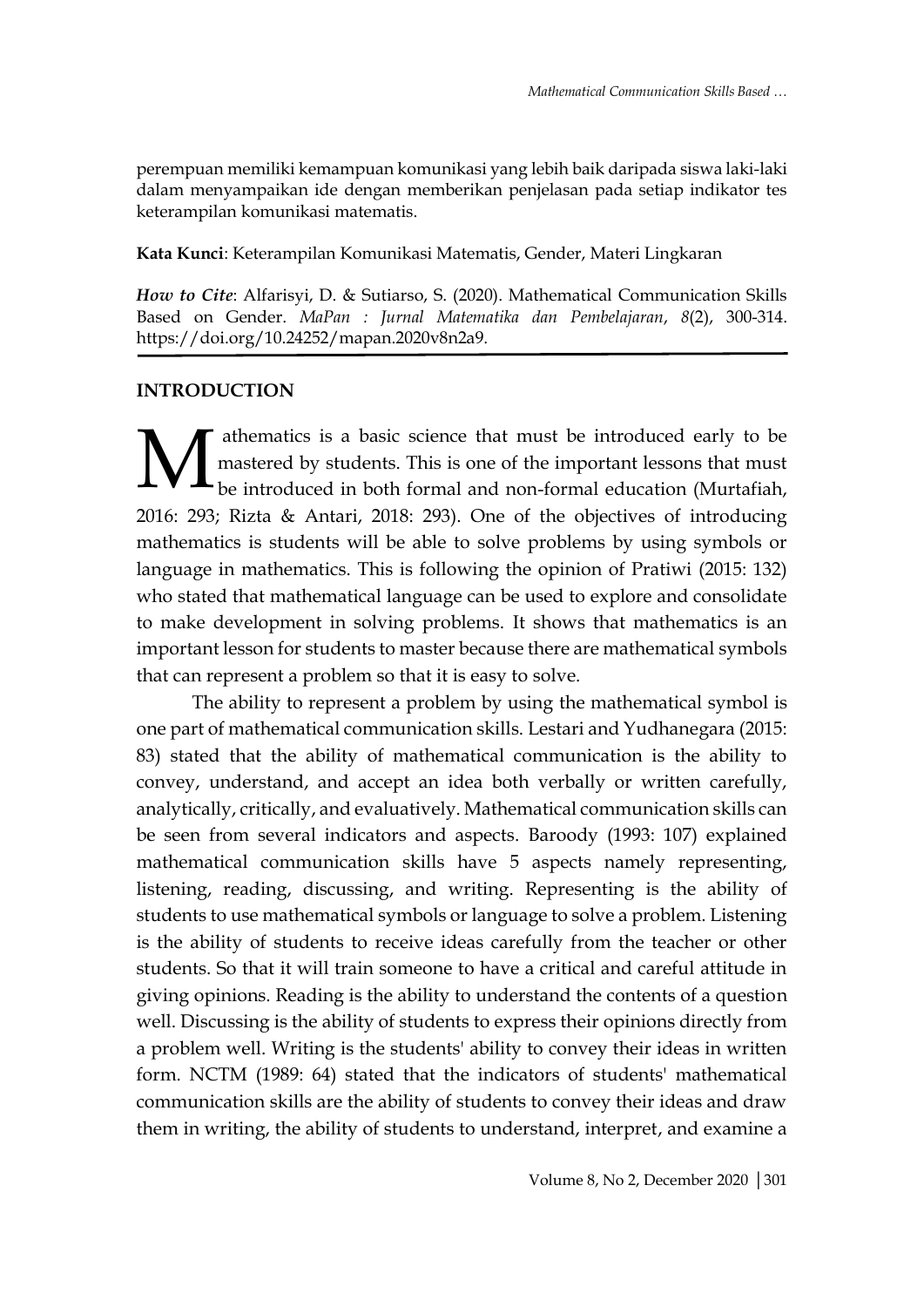problem from a picture, and the ability of students to use mathematical language or symbols to create mathematical models, draw relationships and convey an explanation of a problem.

Every student has different mathematical communication skills. One of the factors that influence it is gender. Hodiyanto (2017) stated gender is one of the factors influencing students' mathematical communication skills. Based on research by Untarti and Subekti (2016) stated that males have better abilities in presenting problems in diagram form and females have better abilities in providing explanations of problems. Besides, Cahyono (2017: 50) argued that the critical thinking skills of female students are better than male students. Some of these studies show there are differences when viewed by gender. Whether it will be the same if done in a different school.

Some schools divide each class at each level on a different basis. One of them is based on gender differences. SMP IT Insan Mulia Batanghari is a school that places students in each class based on gender. Male and female students in the school are placed in different classes or male students are not in the same class as female students. For this reason, this study was conducted with the aim of providing information about students' mathematical communication skills based on gender differences.

#### **METHODS**

This research is a qualitative descriptive study. The subjects of this study were students of class VIII SMP IT Insan Mulia Batanghari. The number of VIII grade students was 42 students consisting of 21 male students and 21 female students. The data collection used is a test. The test of mathematical communication skills consists of 3 questions in the form of an essay. The indicators of mathematical communication skills used are the ability of students to submit their ideas and draw them in writing, the ability of students to understand, interpret and examine a problem from a picture, and the ability of students to use mathematical language or symbols to create mathematical models, draw relationships, and convey explanations from a problem.

The procedure in this study has three stages, namely plan, data collection, and data analysis. The preparation of mathematics communication skills tests questions is carried out at the planning stage. However, before the written test is given, it is validated first to assess whether the written test has met the valid criteria or not. The questions that have been made are given to students to work on. The results of student work are recorded and collected.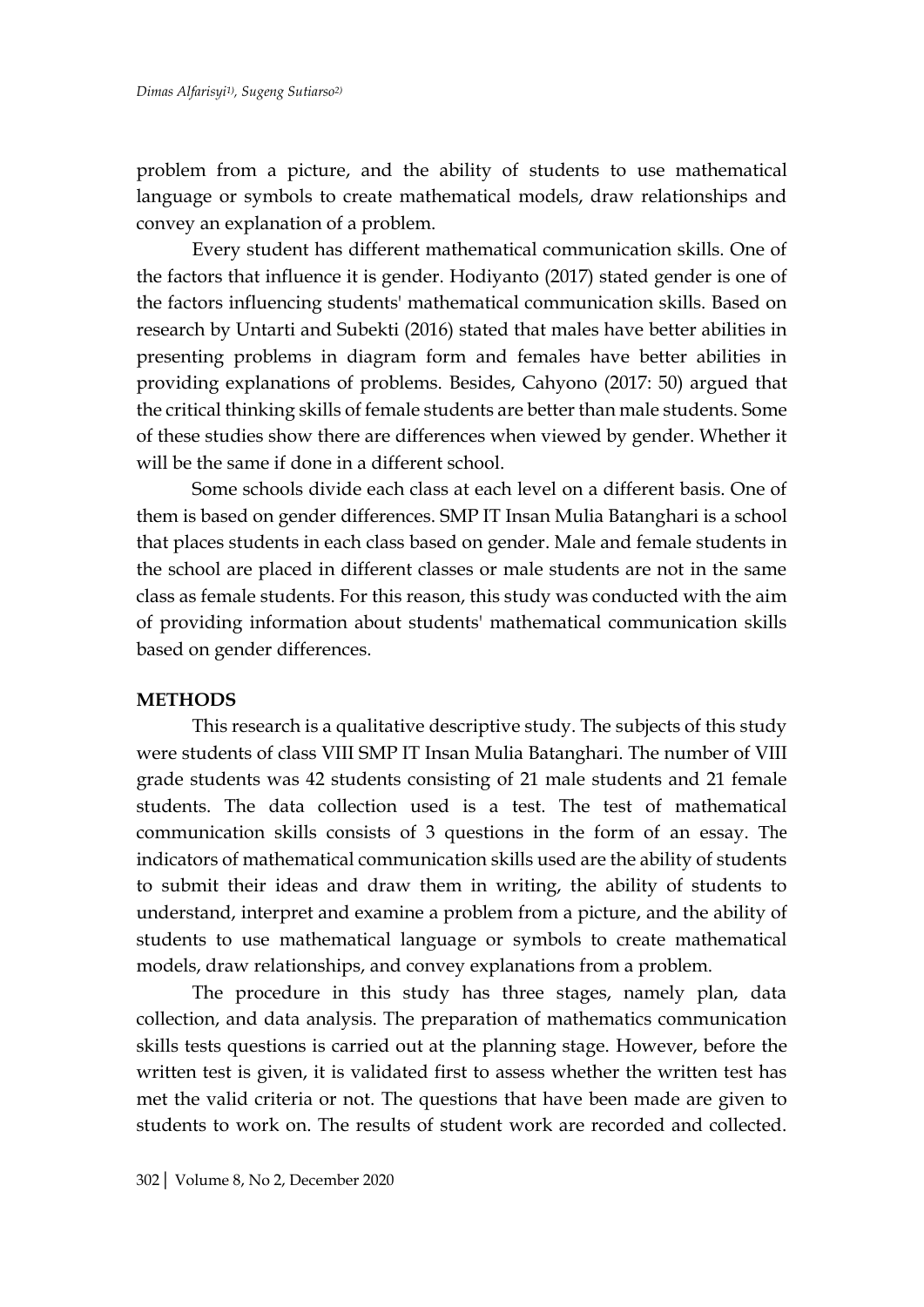Furthermore, after the data is collected, data analysis is performed. The analysis of the data used is descriptive qualitative analysis. The mathematical communication skills of students are categorized based on the classification of the following table.

| <b>Score</b>       | Criteria  |
|--------------------|-----------|
| $85 \le S \le 100$ | Very good |
| $70 \le S < 85$    | Good      |
| $65 \le S < 70$    | Enough    |
| $55 \le S < 65$    | Poor      |
| 55 < S             | Very Poor |

Table 1. The Criteria for Mathematical Communication Skills

# **RESULTS AND DISCUSSION**

Based on the mathematical communication skills test instrument that has been done by eighth-grade students, the following results were obtained:



Figure 1. Student's Mathematical Communication Skills Scores

Based on figure 1, the following is a score of students in working on mathematical communication skills test questions consisting of three questions. Student scores in working on the questions on indicator 1 are 59 which is in the poor category. The score of mathematical communication ability on indicator 2 is 13 which is in the very poor category and the score of mathematics communication skills on indicator 3 is 12 which is in the very poor category. So overall the score of students' mathematical communication skills is 39 which is in the very poor category. The following is presented in more detail the results of a mathematical communication ability test-based on gender consisting of 21 male students and 21 female students.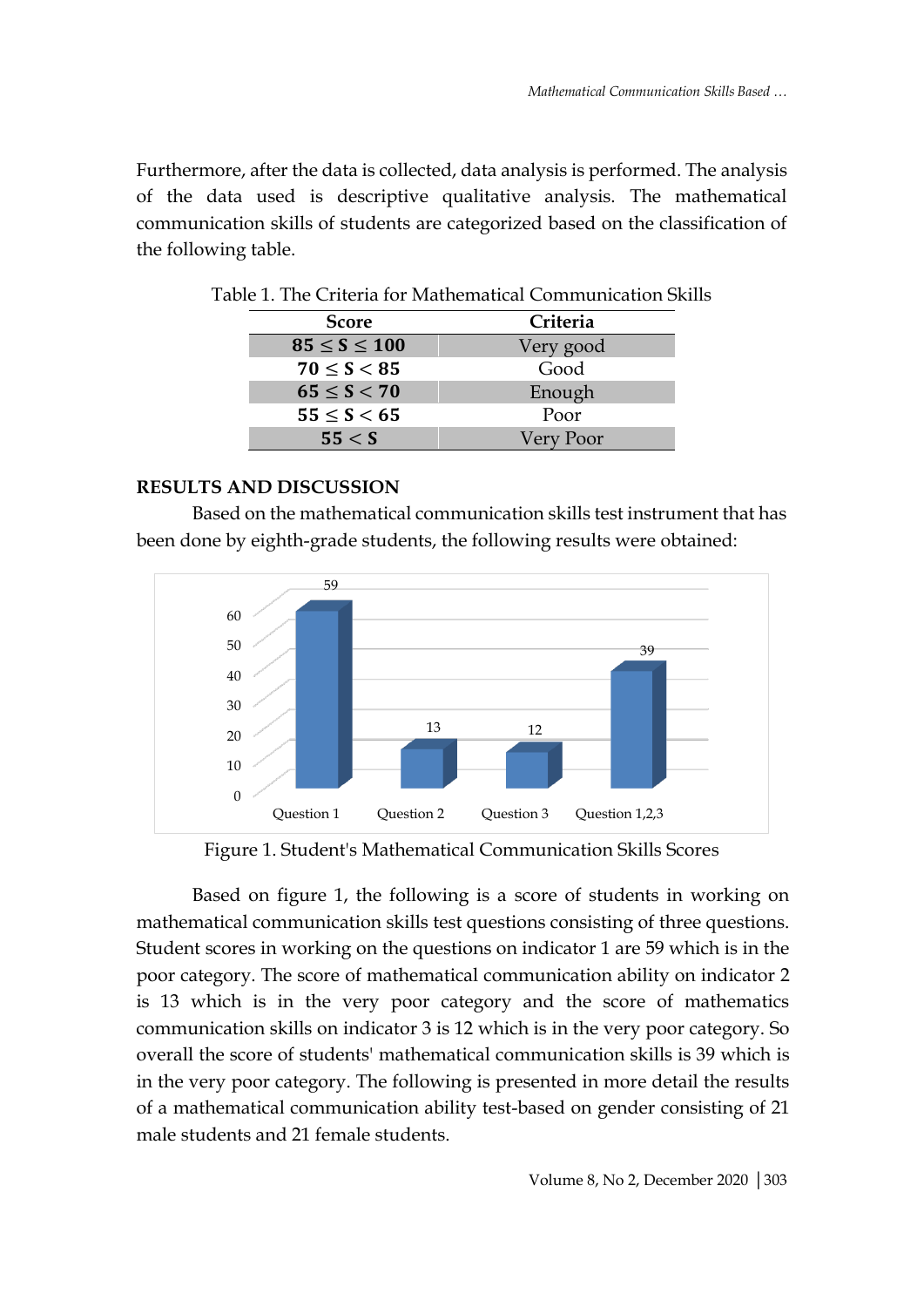

Figure 2. The Average Score of Students' Mathematical Communication Skills Based on Gender

Description:

- Indicator 1 : The ability of students to express their ideas and draw it in writing.
- Indicator 2 : The ability of students to understand, interpret, and examine a problem from an image.
- Indicator 3 : The ability of students to use language or mathematical symbols to make mathematical models, draw relationships, and convey explanations of problems.

Based on figure 2, we can know that the mathematical communication skills of female students are higher than male students on each indicator. Students' mathematical communication skills on the indicator, "The ability of students to express their ideas and draw it in writing," is higher 4, on the indicator of "The ability of students to understand, interpret and examine a problem from an image," is higher 2, and on the indicator of "The ability of students to use language or mathematical symbols to make mathematical models, draw relationships and convey explanations of problems," is higher 5. The following are the results and explanations for each indicator of students' mathematical communication skills.

Indicator 1 : The ability of students to express their ideas and draw it in writing.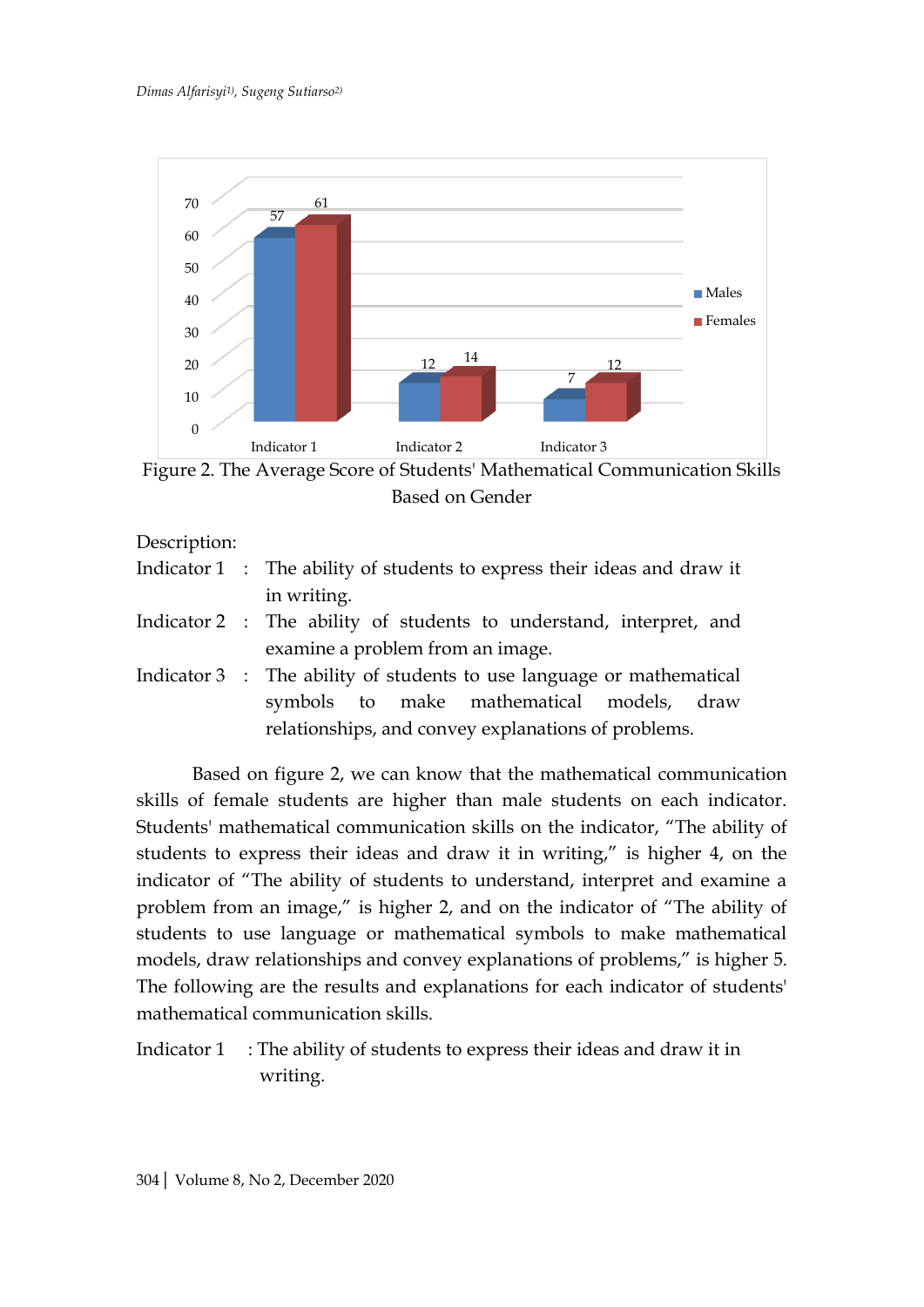- Question 1 : It is known that circle O has a diameter of 10 cm and has a central angle of AOB 120° and a circumference angle of ACB, ADB, and AEB.
	- a. Draw the circle and determine the size of ∠ AEB!
	- b. Is there a big relationship between the central angle and the lean angle? Explain it!

Based on the mathematical communication skills test instrument on "The ability of students to express their ideas and draw it in writing," the following is displayed the total of students who got scores 0, 1, 2.3, and 4.



Figure 3. The Total of Students Getting Scores of 0, 1, 2, 3, and 4 at Question Number 1

Based on figure 3, we can see that female student have the ability to express ideas verbally, in writing and demonstrate in a better visual form in answering and giving explanations from male students. This can be seen from the results obtained score; from 21 female students, there are five female students who got the highest score (4). While, from 21 male students, there is no student who got 4. The highest score was got by 3 male students. The following is displayed the work of male and female students who get the highest score on indicator 1.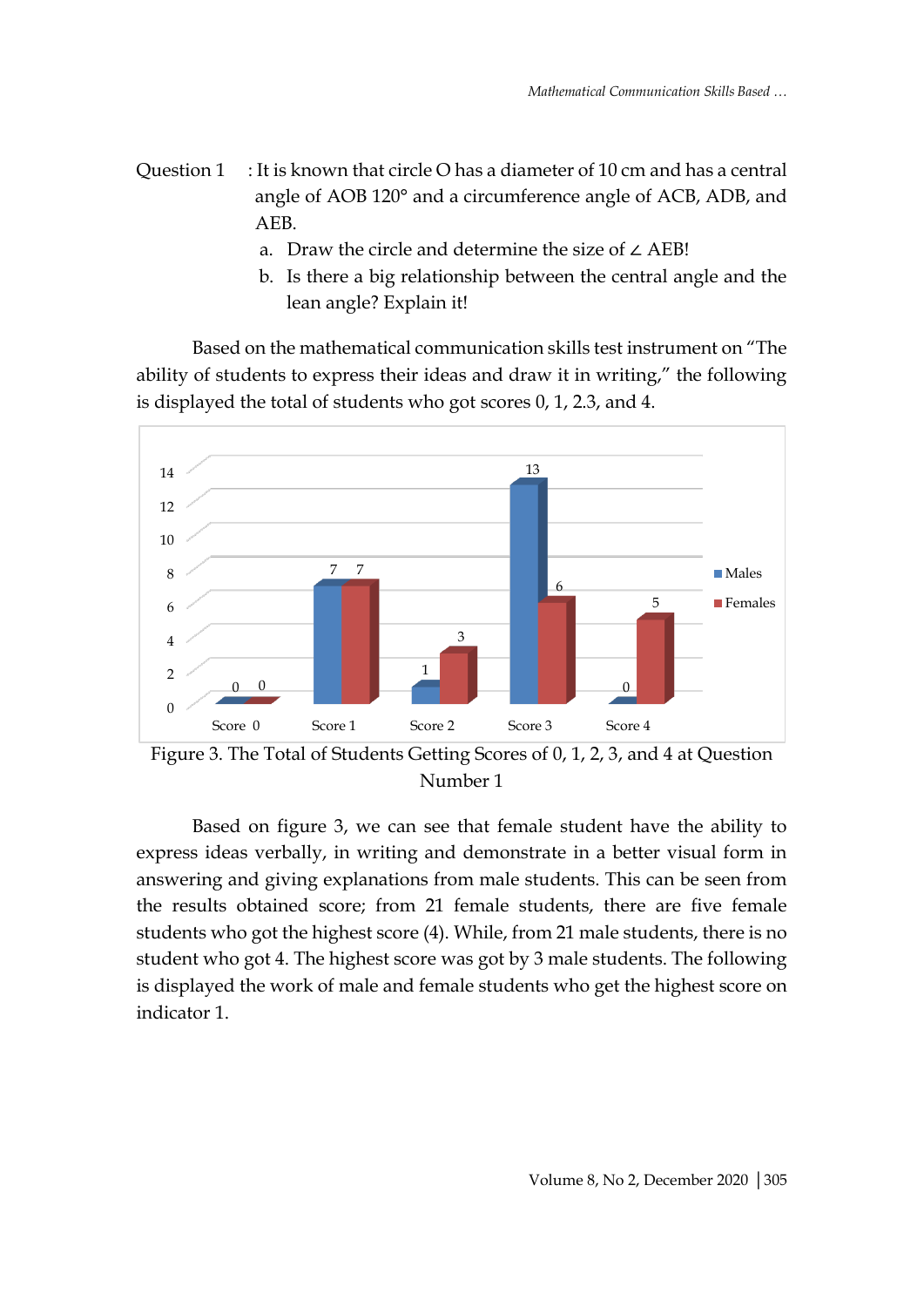

Figure 4. The Male Students' Answer at Question Number 1



Figure 5. The Female Students' Answer at Question Number 1

Based on the answers of male and female students on indicator 1 namely, "The ability of students to express their ideas and draw it in writing," male and female students can draw a circle and determine the angle size of ∠ AEB. But in providing an explanation of the relationship between the central angle and the circumferential angle, female students can explain precisely with the explanation that the magnitude of the central angle is 2 times of the circumferential angle. The explanation of male students is not right because it does not link between the large central angle and the circumferential angle in the circle. In providing an explanation of the relationship between the central and peripheral angles, students must understand the concept well and be able to explain the relationship in written form.

- Indicator 2 : The ability of students to understand, interpret, and examine a problem from an image.
- Question 2 : Please look at the following picture:

306| Volume 8, No 2, December 2020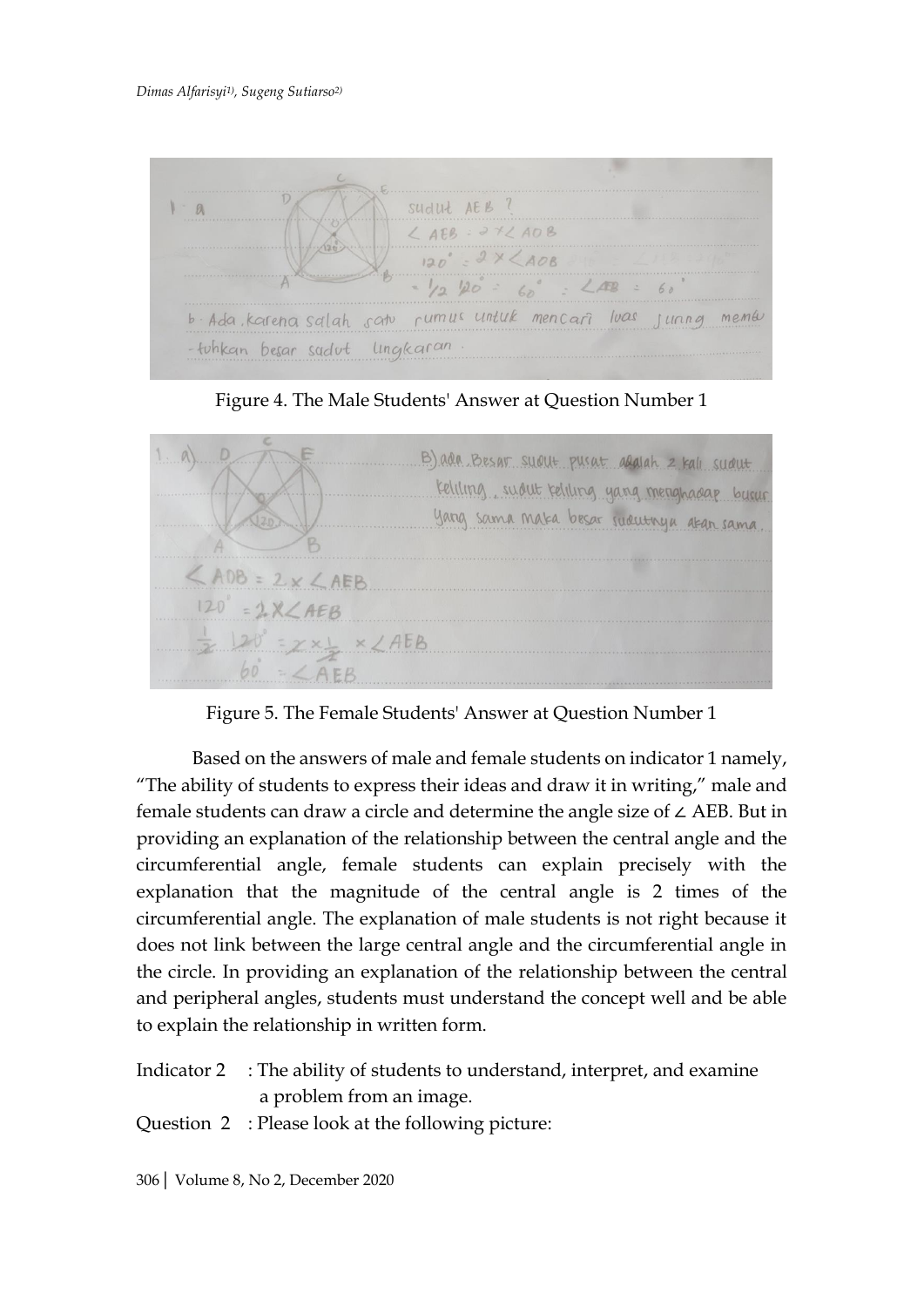*Mathematical Communication Skills Based …*



From the pictures of Circles A and P, please determine:

- a. The large section area of circle A and circle P!
- b. Is there a relationship between a large angle with the area of the circle on the circle? Explain it!

Based on the mathematical communication skills test instrument on indicators of "The ability of students to understand, interpret, and examine a problem from an image," the following is displayed the total students who got scores 0, 1, 2, 3, and 4.





Based on figure 6, we can see that the indicators of "The ability of students to understand, interpret and examine a problem from an image," female or male students still have difficulty in solving the problem. This can be seen from the acquisition of the highest score obtained, namely male and female students only got the highest score (1). The number of students who got a score of 1 was more dominant to female students. The following is displayed the work result of male and female students who got the highest score on indicator 2.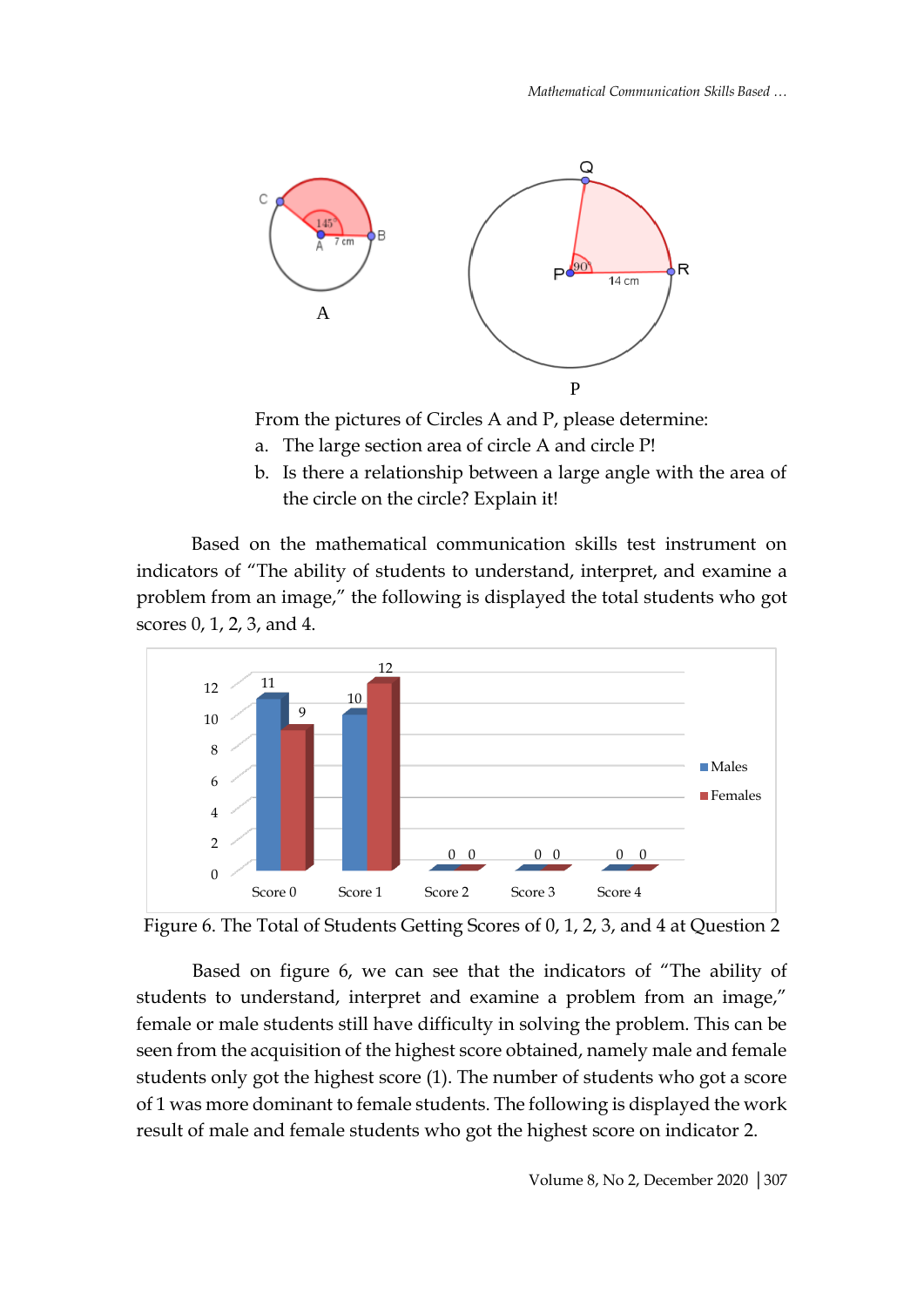





Figure 8. The Female Students' Answer at Question Number 2

Based on the answers of male and female students in indicator 2, male and female students can understand the picture in the problem well, it can be seen from the answers of students who know the length of the radius and the size of the circle A and circle P. The male students in determining the area of the segment in circle A and circle P did errors in operating algebra so students' answers were incorrect. Male students also cannot evaluate to explain the relationship between the size of the segment in the circle. While female students only have errors in operating the algebraic form in determining the width of the A circle's segment. Female students also explain the relationship between the area of the width of the circle's segment, even though the explanation is incorrect the female student can represent the idea in written form. To answer the wide area of circle A and P, firstly, students understand the concept of the width of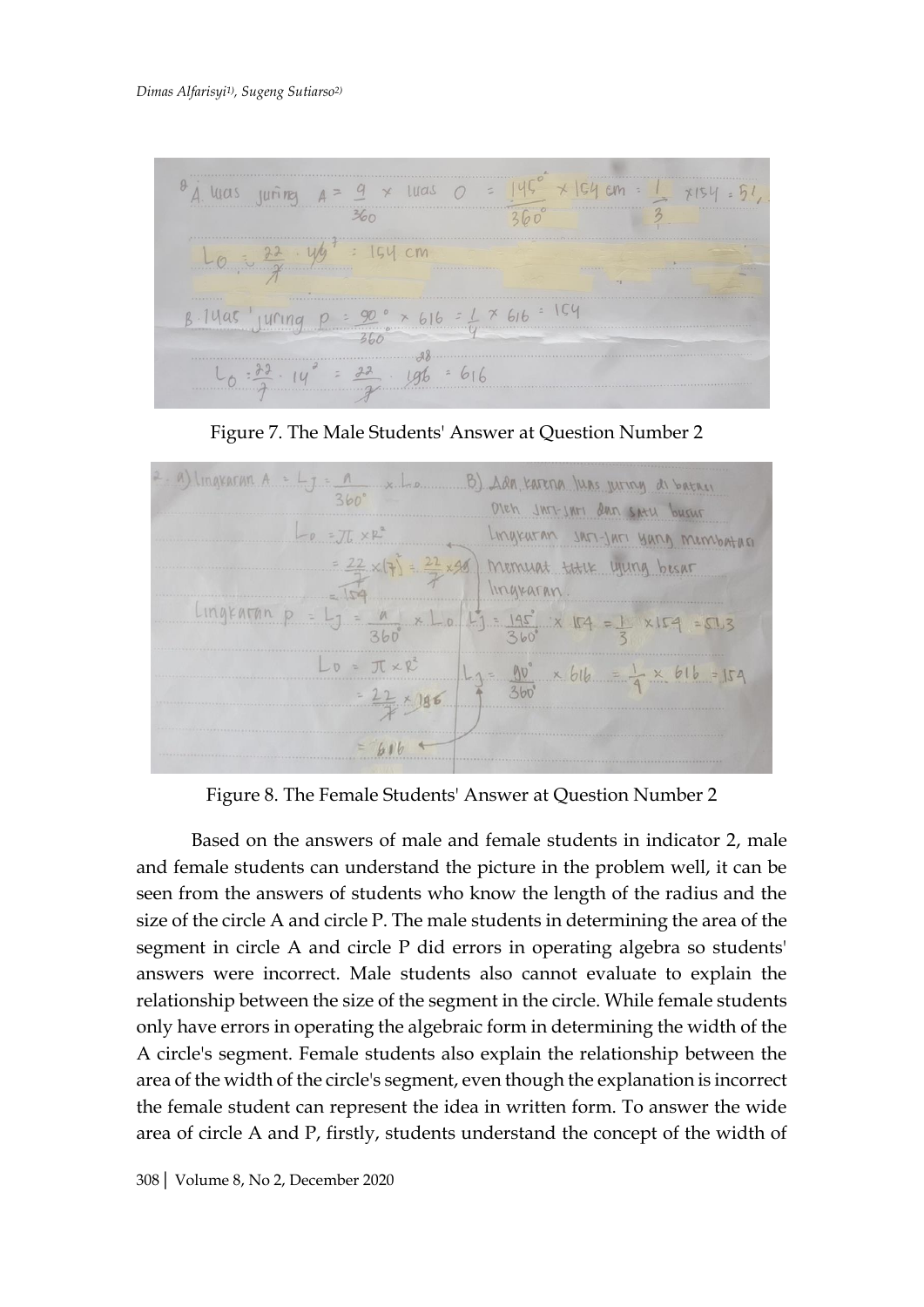the circle's segment, so the students can determine the size of the circle's segment and give an explanation of the relationship of the width of the circle's segment well. In addition, the lack of carefulness of students in performing algebraic arithmetic operations causes the calculation of the area of the segment to be incorrect.

- Indicator 3 : The ability of students to use language or mathematical symbols to make mathematical models, draw relationships, and convey explanations of problems.
- Question 3 : A running championship will be held at the Bung Karno Stadium.



If the distance of each track is 100 cm. Please determine:

- a. How long are the length of lane 1 and lane 2?
- b. If the race that will be held is an 800 m run. Will lane 1, lane 2, and lane 8 have the same start and finish lines? Please explain it well.

Based on the test instrument, "The ability of students to use language or mathematical symbols to make mathematical models, draw relationships and convey explanations of problems," the following is shown the number of students who got scores 0, 1, 2, 3, and 4.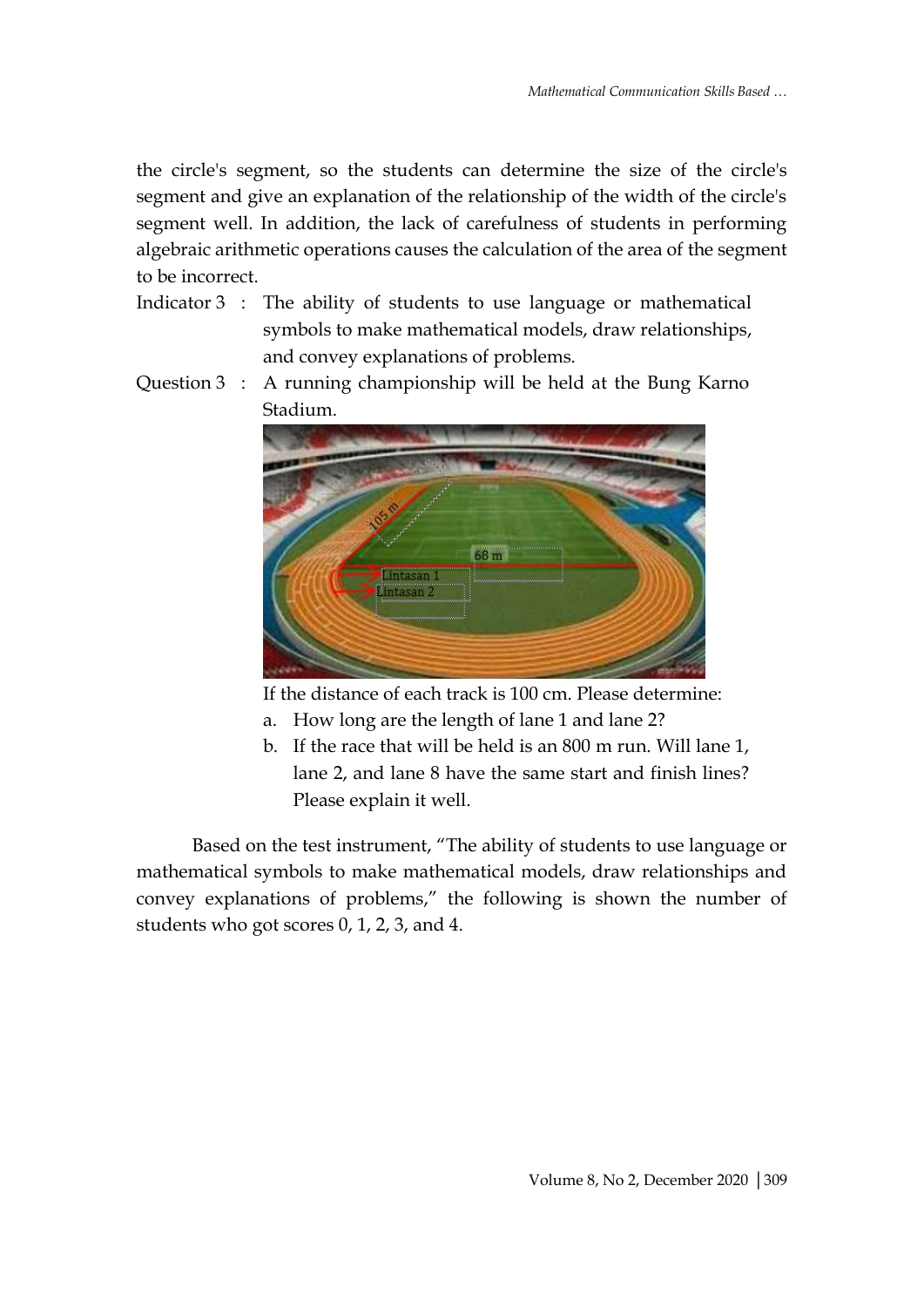![](_page_10_Figure_1.jpeg)

![](_page_10_Figure_2.jpeg)

Based on figure 9 we can see that ability of students to use language or mathematical symbols to make mathematical models, draw relationships, and convey explanations of problems is still very low. This can be seen from the number of students who did not answer the questions and the answers given were not right so that the maximum score obtained by students was only 1. The following is displayed the work result of male and female students who received the highest score on indicator 3.

![](_page_10_Figure_4.jpeg)

Figure 10. The Male Students' Answer at Question Number 3

![](_page_10_Figure_6.jpeg)

Figure 11. The Female Students' Answer at Question Number 3

310| Volume 8, No 2, December 2020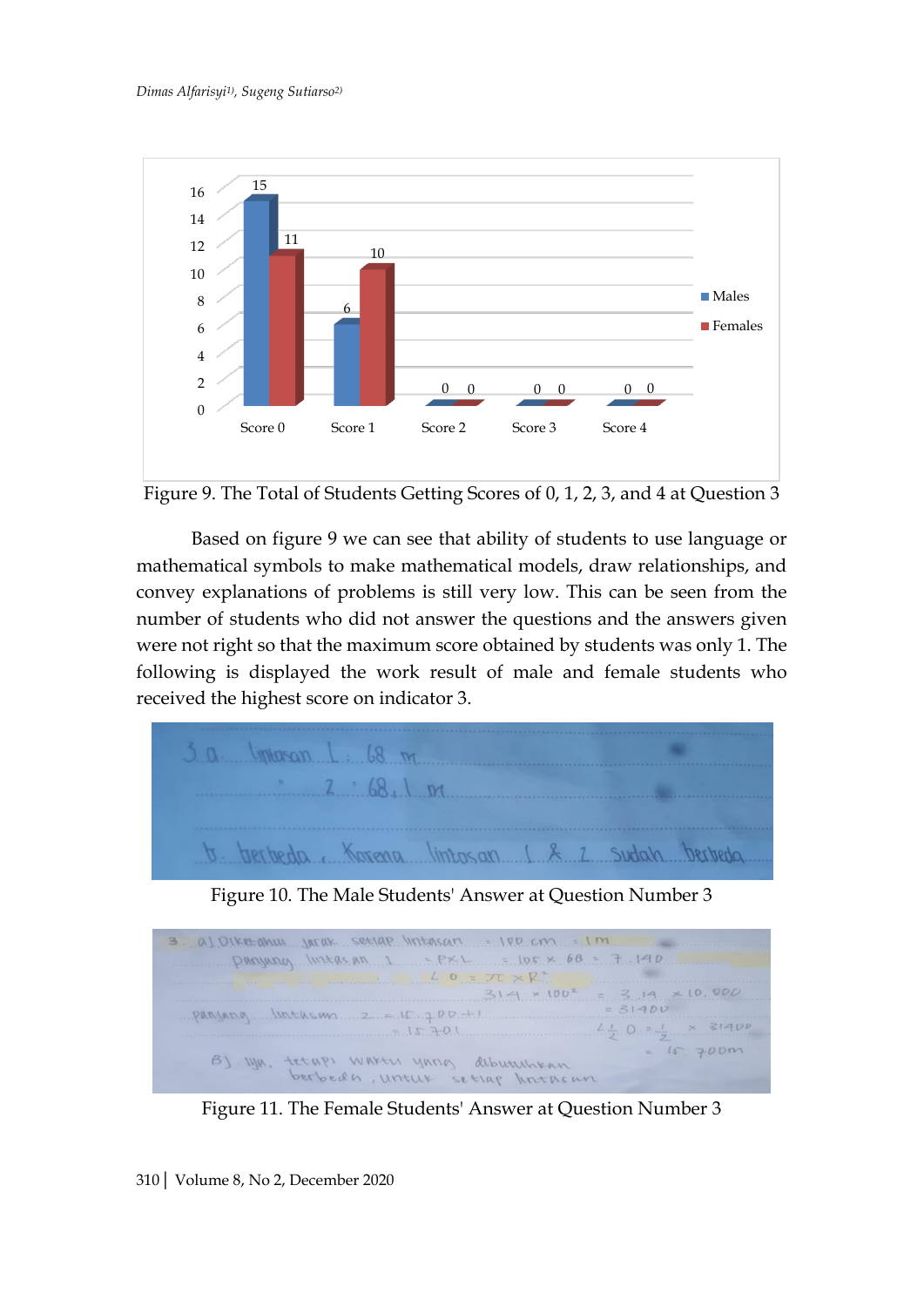Based on the answers of male and female students in indicator 3, male and female students got difficulty in answering questions. The male students immediately answered the length of the lane without using the notation of terms, mathematical notations, and their structures to present ideas, describe relationships and situational models. Also, in giving explanations male students just explain without connecting them with concepts in mathematics. So the answers and explanations of male students were incorrect. Female students have already used mathematical notations, and their structures to present ideas, but they were not able to explain precisely the reasons whether lane 1, 2 until 8 have the same start and finish line. This is because students did not fully understand the picture so they experienced errors in determining the length of the radius. In working on the problem, students should first pay close attention to and understand the picture at the question, then use mathematical notations and symbols. To determine the length of lane one we can find the area width of a square with the formula  $p \times 1$  and the area width of a circle with the formula  $\pi r^2$ .

Based on the discussion found several causes of low mathematical communication skills of male and female students. Most male and female students who do not answer questions are because students cannot understand the questions well. That is because students' understanding of concepts is poor and students are not used to working on problems with mathematical communication skills. In addition, students also lack an understanding of symbols in mathematics and their functions. So, when they solve the problems, they cannot model them. This is following the statement of Thalhah (2014: 89), namely concerning mathematics for the scientific world, mathematics has a role as a symbolic language that allows accurate and precise communication.

Female students have better abilities in providing explanations or representing ideas in each indicator of students' mathematical communication skills. This is in line with the opinion of Zakiri, Pujiastuti, and Asih (2018: 83) and Kusumaningsih, Saputra, and Aini (2018: 5) which stated that female students have better abilities in repressing ideas, models, and conveying ideas. This can be seen from the answers of female students who can explain their ideas using their language in answering questions. While only a few male students provide an explanation in answering questions. That is caused by the different habits of male and female students. In everyday life, female students prefer to speak, which indirectly trains communication skills. Whereas male students have the habit of only speaking as needed in the learning process.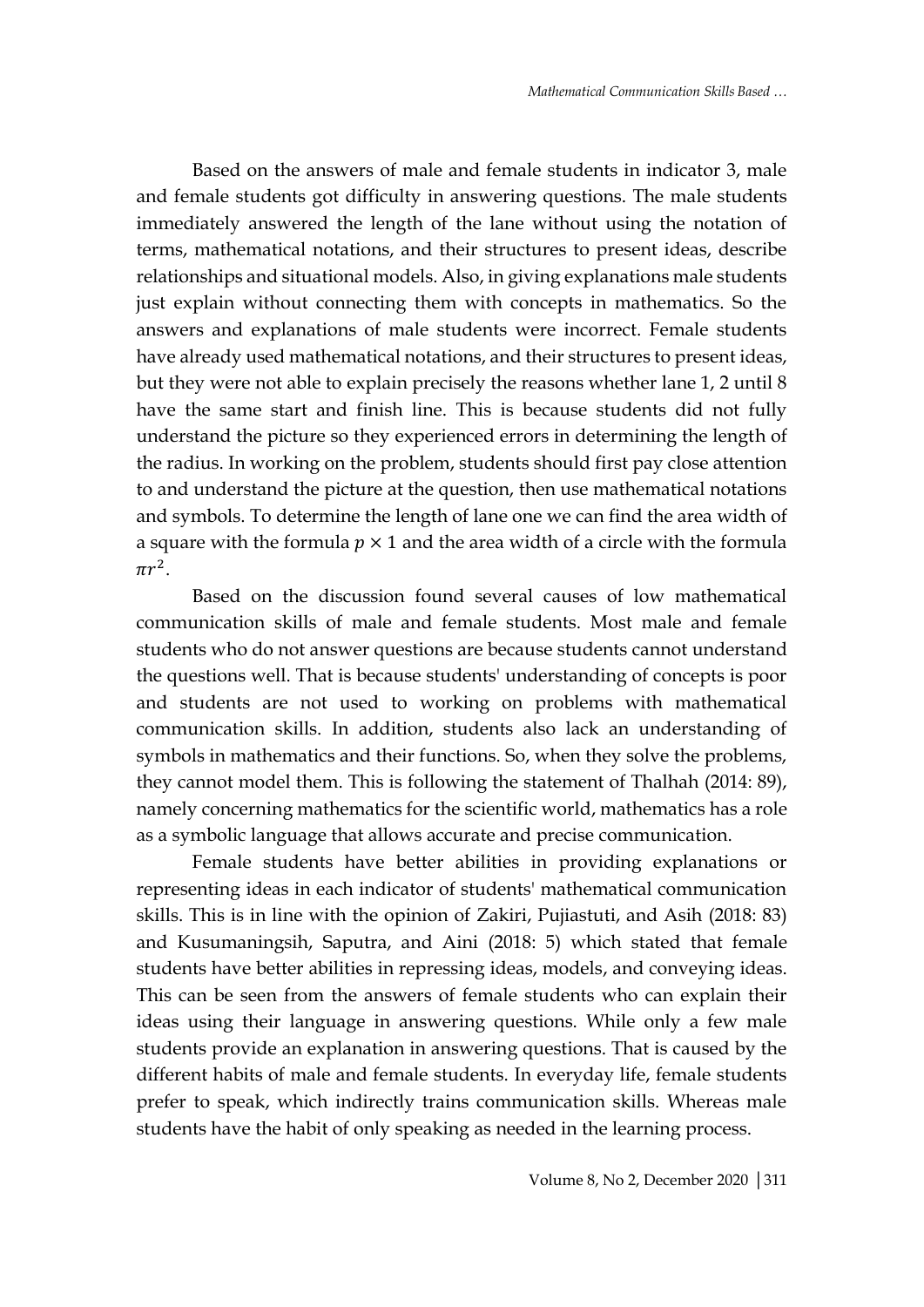Female students are more careful and systematic in answering questions. This allows female students to understand the question well. So that female students have good and well-prepared planning in answering questions (Yuliana & Winarso, 2019: 58). Those make their answers are more systematic than those of male students' answers.

The difference in students' mathematical communication skills is due to several factors. One of the factors that cause different mathematical communication skills between male and female students in different ways of thinking in solving a problem. Based on research conducted by Wahyuningsih, Sani, and Sudia (2019) states that students thinking processes in solving a problem have different characteristics seen from cognitive and gender styles (Nurhayati & Aripin, 2020: 105). Sutiarso (2019: 65) stated that one of the causes of these differences is due to the different brain anatomy of males and females. These differences cause male and female students to have different perspectives on solving problems. Male students tend to be as they do the work and they do not talk too often. Those cause students to have difficulty in conveying ideas.

Based on the above discussion, mathematical communication skills are important and must be developed in students. Istikomah (2014: 66) states that mathematical communication skills can support other mathematical abilities, such as problem-solving abilities. Therefore mathematical communication must be own and be expanded to students in solving the problem at hand (Lanya, Zayyadi, Aini, & Haris 2020: 15). With having good mathematical communication skills, a problem will be represented and this will support problem-solving.

# **CONCLUSION**

Based on the results of the analysis and discussion, it can be concluded that in general, the mathematical communication skills of male and female students are in the poor category. This is due to a weak understanding of concepts, not understanding the usefulness of mathematical symbols, and students' unfamiliarity in working on problems. Male and female students have different mathematical communication abilities. Female students have better communication skills than male students in conveying ideas to provide an explanation on each indicator of the mathematical communication skills test.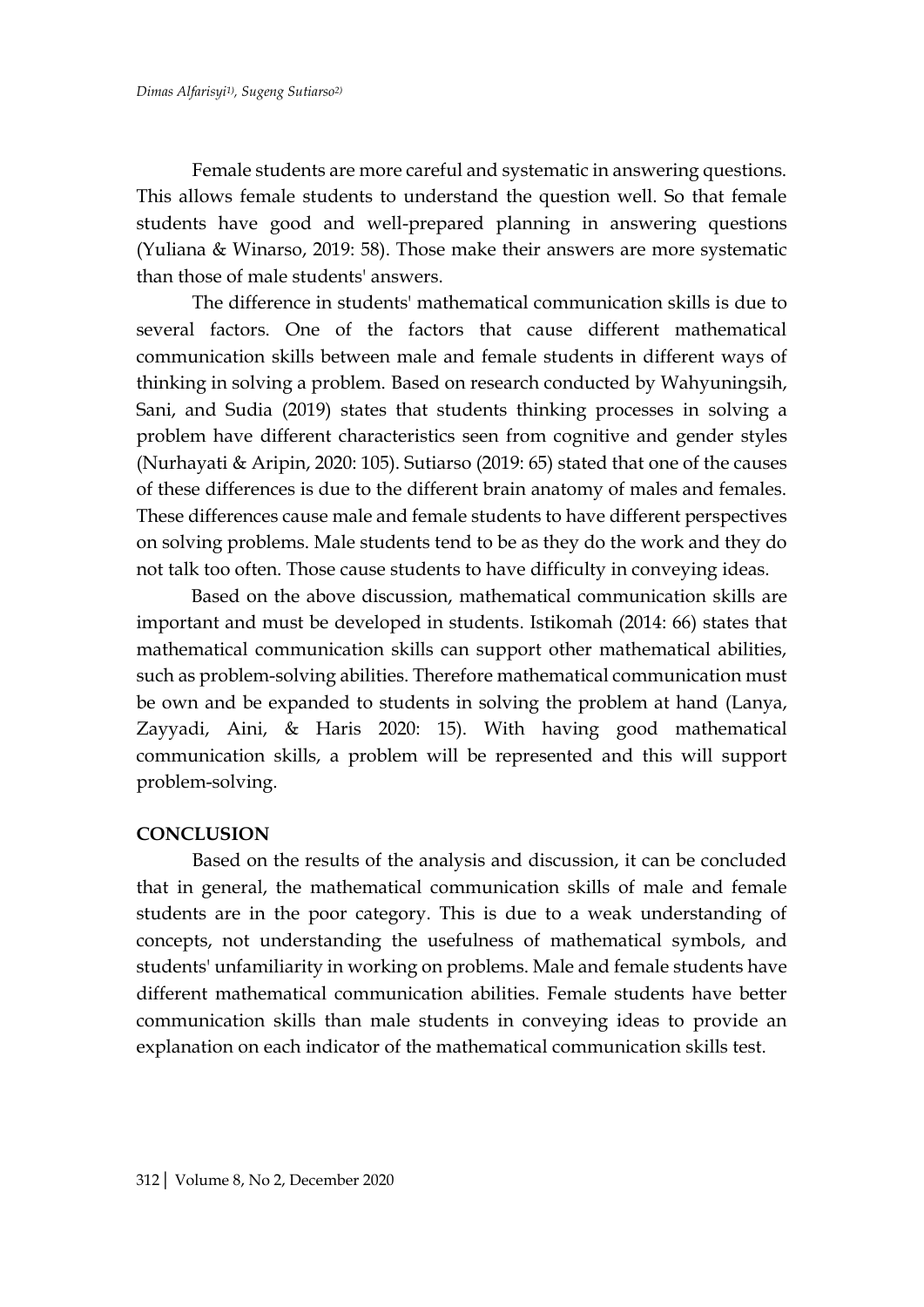# **REFERENCES**

- Baroody, A. J. (1993). *Problem solving, reasoning, and communication*. New York: Machmillan Publishing.
- Cahyono, B. (2017). Analisis keterampilan berfikir kritis dalam memecahkan masalalah ditinjau dari perbedaan gender. *AKSIOMA : Jurnal Matematika Dan Pendidikan Matematika*, *8*(1), 50–64. https://doi.org/ 10.26877/aks.v8i1.1510.
- Hodiyanto, H. (2017). Pengaruh Model pembelajaran problem solving terhadap kemampuan komunikasi matematika. *Jurnal Riset Pendidikan Matematika*, *4*(2), 219–228. https://doi.org/10.21831/jrpm.v4i2.15770.
- Istikomah, D. A. (2014). Upaya peningkatan kemampuan komunikasi matematis siswa dengan model pembelajaran kooperatif di SMPN 2 Sedayu Yogyakarta. *AKSIOMA Journal of Mathematics Education*, *3*(2), 65– 76. https://doi.org/10.24127/ajpm.v3i2.333.
- Kusumaningsih, W., Saputra, H. A., & Aini, A. N. (2018). Cognitive style and gender differences in a conceptual understanding of mathematics students. *Journal of Physics Conference*, *1280*, 1–6. https://doi.org/10. 1088/1742-6596/1280/4/042017.
- Lanya, H., Zayyadi, M., Aini, S. D., & Haris. (2020). Mathematic communication skills in senior high school based on gender differences. *Pi: Mathematics Education Journal*, *3*(2), 15–21. https://doi.org/10.21067/pmej.v3i2.4718.
- Lestari, K. E., & Yudhanegara, M. R. (2015). *Penelitian pendidikan matematika*. Bandung: Reflika Aditama.
- Murtafiah, W. (2016). Kemampuan Komunikasi Matematika Mahasiswa Calon Guru Matematika dalam Menyeesaikan Masalah Pesamaan Diferensial Ditijau dari Gender. *Jurnal Math Educator Nusantara*, *2*(1), 31–41. Retrieved from https://ojs.unpkediri.ac.id/index.php/matematika/ article/view/399.
- NCTM. (1989). *Curriculum and evaluation standards for school mathematics*. Reston, VA: NCTM.
- Nurhayati, A. S., & Aripin, U. (2020). Students thinking process in solving the problems of social arithmetic stories test based on gender. *MaPan : Jurnal Matematika Dan Pembelajaran*, *8*(1), 103–113. https://doi.org/10.24252/ mapan.2020v8n1a8.
- Pratiwi, D. D. (2015). Analisis kemapuan komunikasi matematik dalam pemecahan masalah matematik sesuai dengan gaya kognitif dan gender. *Al-Jabar : Jurnal Pendidikan Matematika*, *6*(2), 131–142. https://doi.org/ 10.24042/ajpm.v6i2.28.
- Rizta, A., & Antari, L. (2018). Pengembangan tes kemampuan komunikasi matematis pada materi sistem persamaan linear untuk mahasiswa calon guru matematika. *AKSIOMA : Jurnal Matematika Dan Pendidikan Matematika*, *7*(2), 291–299. https://dx.doi.org/10.24127/ajpm.v7i2.1525.